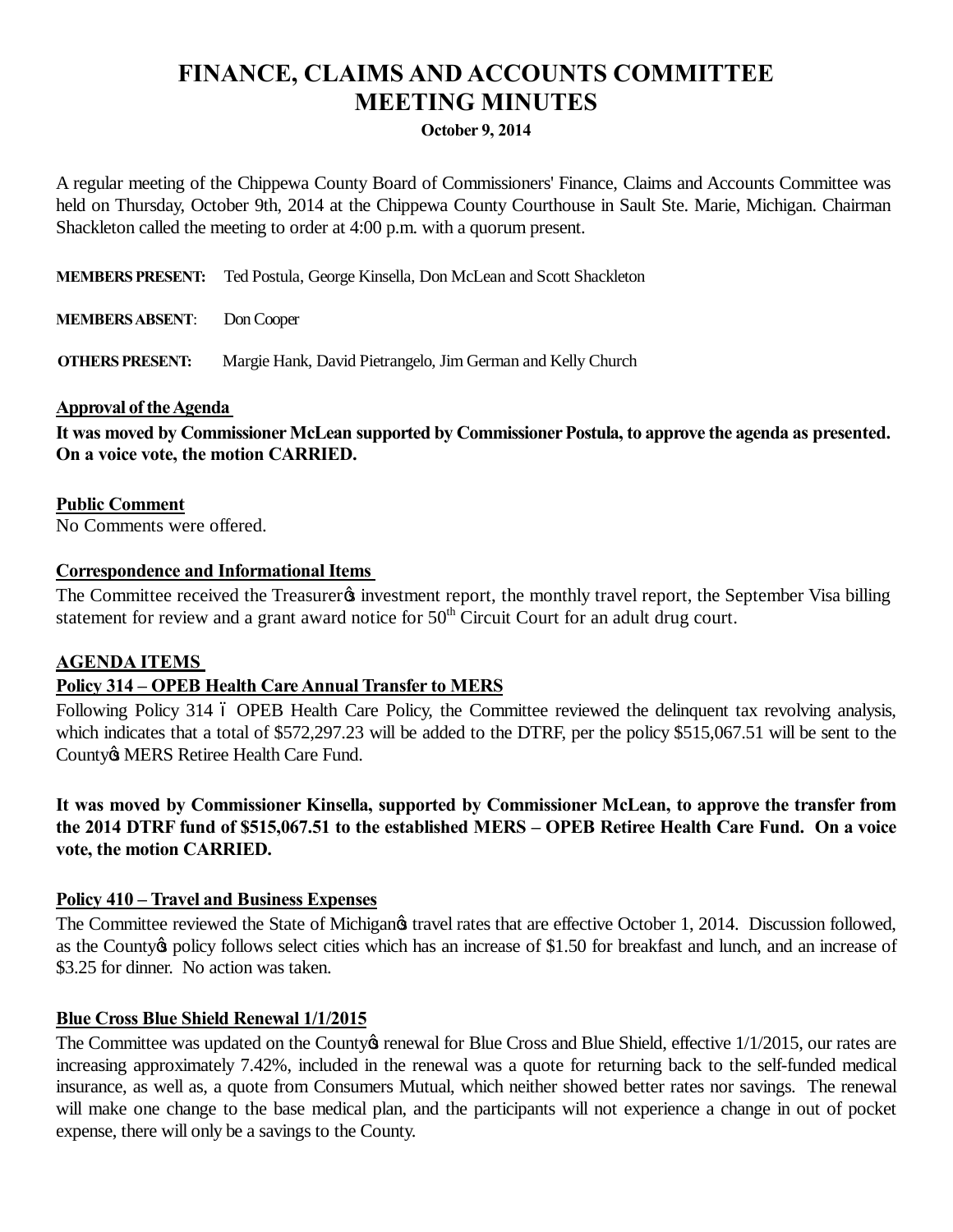**It was moved by Commissioner McLean, supported by Commissioner Kinsella, to approve the Blue Cross Blue Shield renewal for Group 007003433, effective January 1, 2015, with one change to the base plan, which will not effect the participants. On a voice vote, the motion CARRIED.**

#### **VOIP Telephone Communications Bid Summary**

David Pietrangelo addressed the Committee, regarding the VOIP Telephone Communications bid summary, which a total of eight bids were received, three were late and not considered, and two were disqualified as the conditions of addendum A were not followed. It was verified that they did receive the addendum before they were disqualified. This left three viable bids, of which DSTech had the low bid of \$52,460.00.

**It was moved by Commissioner McLean, supported by Commissioner Kinsella, to approve the low bid from DSTech, in the amount of \$52,460.00, for a VOIP Telephone Communications System, to be installed in the first quarter of 2015, and to be paid for out of fund balance. On a voice vote, the motion CARRIED.**

#### **RFP – Update and Re-bid Electrical with additional work in tunnel**

The Committee reviewed the updated RFP for Courthouse Electrical Updates #2, as recommended from the Building and Grounds Committee. Building and Grounds Chairman McLean, noted that the original bid was not opened, due to the additional work needed, in the tunnel.

## **It was moved by Commissioner McLean, supported by Commissioner Postula, to release the updated RFP 'Courthouse Electrical Updates #2' as presented. On a voice vote, the motion CARRIED.**

#### **Apportionment of 2014 Millages (To full Board)**

The Committee reviewed the Apportionment of 2014 Millages, which will be on the agenda for the Board regular meeting on Monday, October 13, 2014.

## **It was moved by Commissioner Postula, supported by Commissioner Kinsella, to forward Resolution 'Apportionment of 2014 Millages' to the full Board. On a voice vote, the motion CARRIED.**

## **Sheriff's department – release for Sale of Vehicle (Fund 258)(re-advertised) info only**

The Committee was updated on the re-advertisement notice of receiving bids on a vehicle that was received as part of a drug forfeiture 6 an ad will be placed to receive bids on a 2001 Oldsmobile Alero with a minimum bid of \$400.00 with the proceeds going to Fund 258 6 Drug Forfeiture 6 Sheriff.

## **FINANCE**

## **Claims and Accounts**

The Committee reviewed the bills and payroll presented for approval.

**It was moved by Commissioner Postula, supported by Commissioner Kinsella, to recommend the approval of the general claims totaling \$190,680.05, other fund claims \$927,299.79, payroll \$444,044.16 and Health Department claims \$534,120.44 and total claims \$2,096,144.44 and vouchers H-1 through H-287. On a voice vote, the motion CARRIED.**